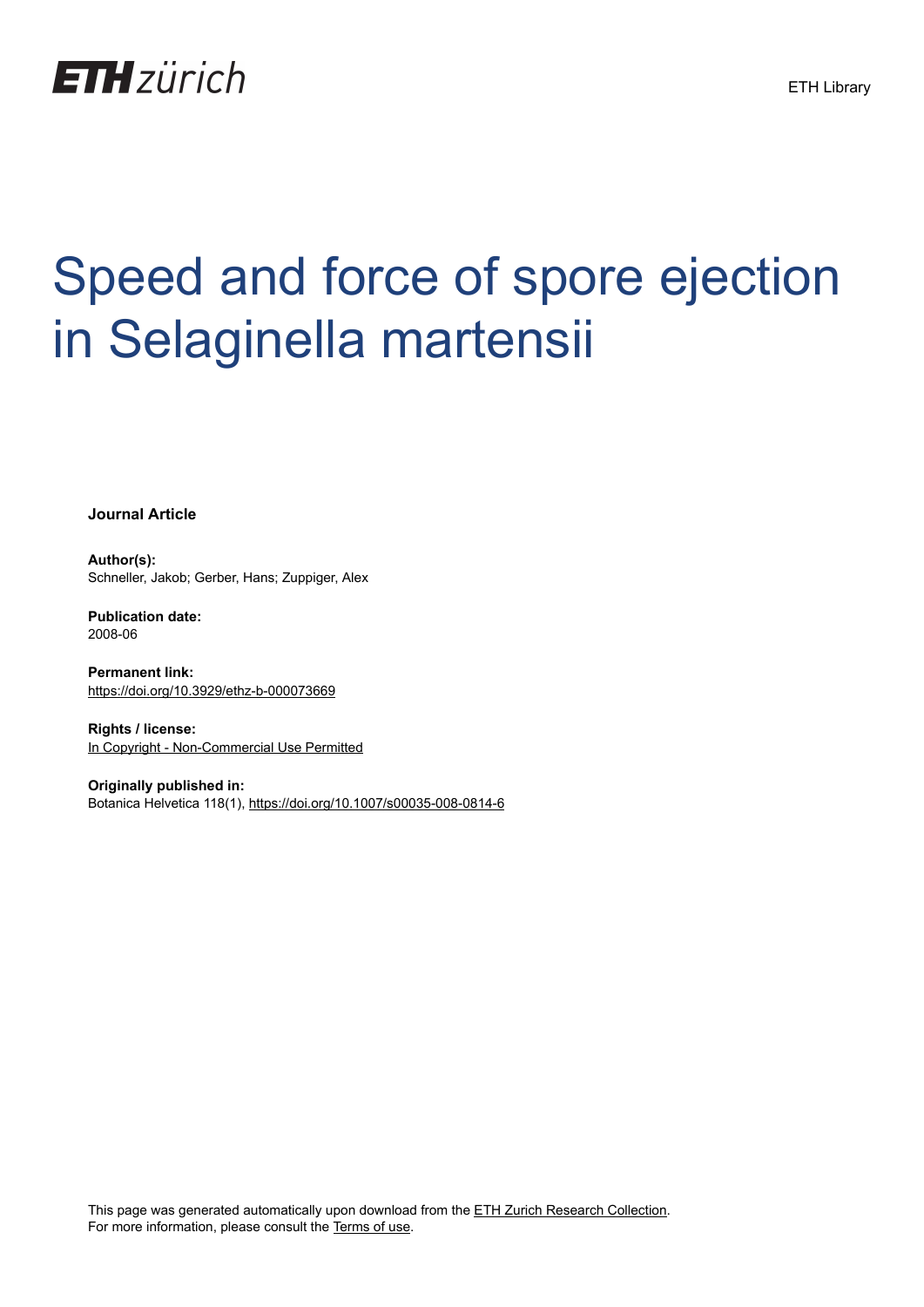# Speed and force of spore ejection in Selaginella martensii

# Jakob Schneller<sup>1</sup>, Hans Gerber<sup>2</sup> and Alex Zuppiger<sup>1</sup>

<sup>1</sup> Institute of Systematic Botany, University of Zurich, Zollikerstrasse 107, CH-8008 Zurich; e-mail: schnell@systbot.uzh.ch

<sup>2</sup> Institute of Biomechanics, ETH Zürich, Wolfgang-Pauli-Strasse 10, CH-8093 Zurich; e-mail: hsgerber@ethz.ch

Manuscript accepted 22 December 2007

# Abstract

Schneller J., Gerber H. and Zuppiger A. 2008. Speed and force of spore ejection in Selaginella martensii. Bot. Helv. 118: 13 – 20.

Spores of the genus Selaginella are discharged through an ejection mechanism caused by the anatomical differentiation of the sporangium. To understand the evolution of these specialised dispersal mechanisms, it is important to know how effective they are, i.e. what distance is reached by the spores, how rapidly they are ejected, and what forces must be developed by the plants to achieve this speed. Here we present a method to determine these important variables. We observed the spore discharge process for *Selaginella martensii* using a high-speed camera, which allowed us to resolve the movement to 1/1000 s. The mico- and megasporangia opened slowly, separating into two ovoid valves, which subsequently dried and closed in a sudden, quick movement, ejecting the spores. The distances of spore dispersal were determined by placing single shoots of Selaginella on paper in the laboratory. Microspores reached up to 5 – 6 cm from the spore source, while megaspores reached up to 65 cm from the source, with a mean flight distance of 21.3 cm. Based on the flight trajectories observed on the photographs and the mean weight of a megaspore  $(1.4 \mu g)$ , we calculated the speed and forces responsible for the ejection mechanism. The speed of the spores at ejection time was 0.6 m/s for microspores, and 4.5 m/s for megaspores. The initial impulse of one megaspore was estimated as 6.3 pNs. A force greater than 7  $\mu$ N is necessary to accelerate the megaspore in less than 1 ms to this speed. Our new method to determine the impulse and initial speed of Selaginella spores makes possible more detailed studies about the role and function of biological structures responsible for spore ejection.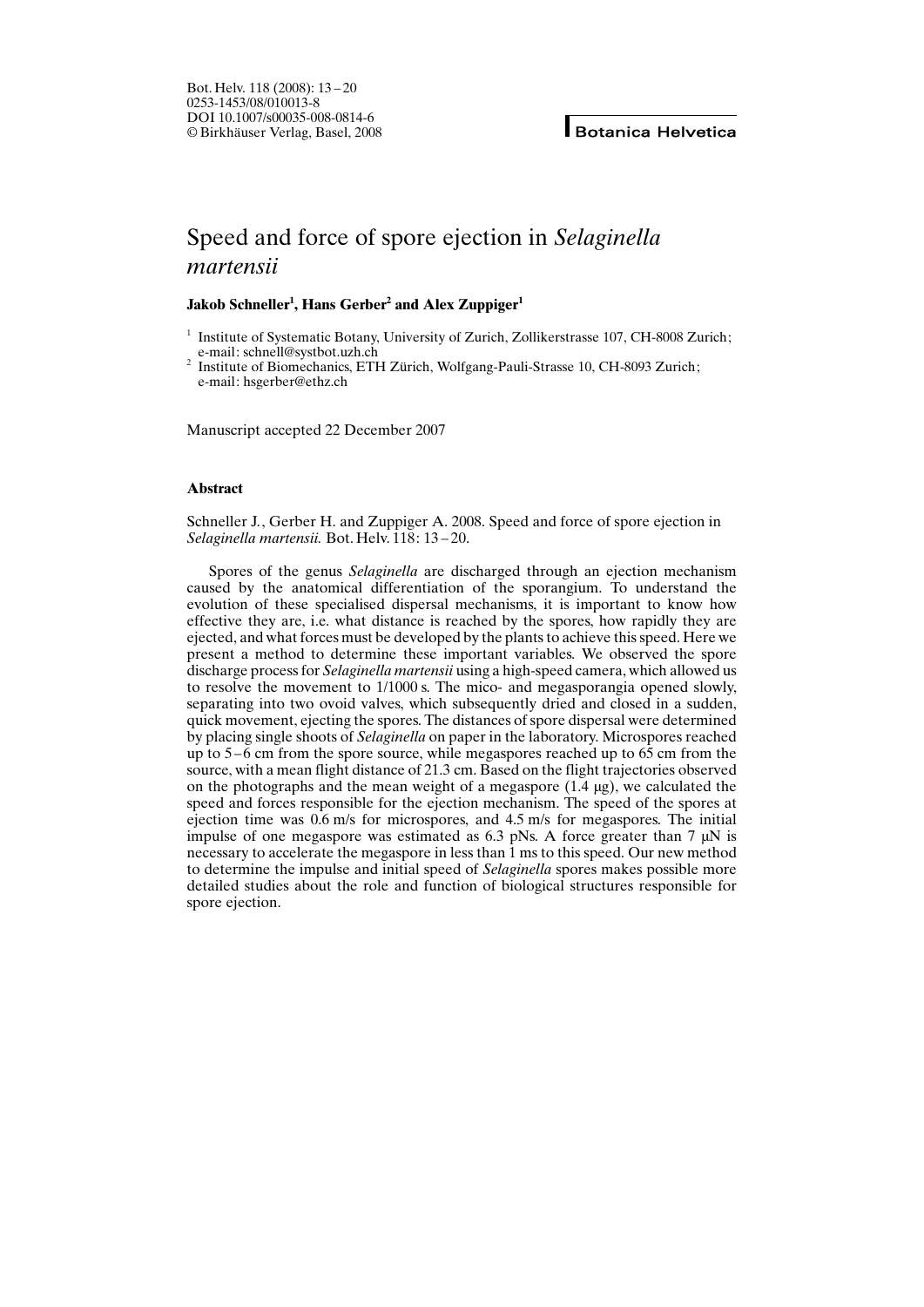Key words: Biological movements, dispersal distance, dispersal mechanism, heterospory, Selaginellaceae, spore discharge.

## Introduction

Heterospory denotes the separation of spore dispersal into two components, megaspore and microspore dispersal, which often occur through different mechanisms and over different distances. During the evolution of land plants, heterospory has evolved in eleven different clades, the most successful of which has led to the Gymnosperms and Angiosperms (Junker 1996). The Pteridophytes include both homosporous and heterosporous families. Separating the female (megaspore) and male (microspore) function has brought many advantages in plant evolution, e.g. greater genetic variability and more rapid adaptation, but also some constraints, such as the need to optimize two dispersal systems.

In the heterosporous Selaginellaceae (Lycopsida), wind is the dominant dispersal factor for both micro- and megaspores, however, the larger megaspores are transported less effectively by wind than the microspores. This disadvantage is partly corrected by an active ejection mechanism related to the anatomical differentiation of the sporangia (Mitchell 1910; Ingold 1939; Straka 1962; Webster 1995). The mechanism of spore discharge in *Selaginella* was first described at the beginning of the  $20<sup>th</sup>$  century (Lyon 1901; Goebel 1901; Steinbrinck 1902). In particular, Goebel (1901) already gave a detailed description of the different phases of megasporangia opening and megaspore discharge. Knowledge about mechanisms of microspore discharge is more recent. Koller and Scheckler (1986) distinguished three types of microspore dispersal. The first type consists in a passive dispersal of microspores. The two valves of the sporangia separate along a dehiscence line and remain open. The spores passively fall out of the sporangium or are blown out by wind. This mechanism is found in S. lepidophylla Spring and many other species. The second type involves an active ejection of the microspores from the microsporangium during dehiscence. The two valves separate along the dehiscence line and remain attached at the bases. They bend away from each other up to an angle of ca.  $150^{\circ}$ , then the valves immediately snap back. Some spores may fall out before the sudden closing. The others are actively dispersed. Many Selaginella species belong to this type, including S. martensii Spring. With the third type of microspore dispersal, the open sporangia are ejected up to 20 cm from the sporophyll. Spores partly fall out before the sporangium has landed, but some remain in the sporangia. This mechanisms is found in S. diffusa Spring and a few other species.

To understand the evolution of these specialised dispersal mechanisms, we need to know how effective they are. For megaspores, the maximum horizontal distance reached by ejected megaspores under laboratory conditions was found to be 59 and 65 cm by Page (1989) and Filippini-DeGeorgi et al. (1997), respectively. Under field conditions, the dispersal distance can be much higher. For example, Burrows (1988) simulated the ballistic trajectories of small spherical particles representing spores and showed that projection to the largest possible vertical downstream altitude as well as wind motion are important factors increasing the horizontal distance reached by the spores. In any case, spores must be accelerated to a considerable speed to cover such distances, which means that a substantial force must be developed by the plant to achieve this acceleration. The ejection speed of spores and the force acting upon them would therefore be essential variables to determine in studies of dispersal mechanisms.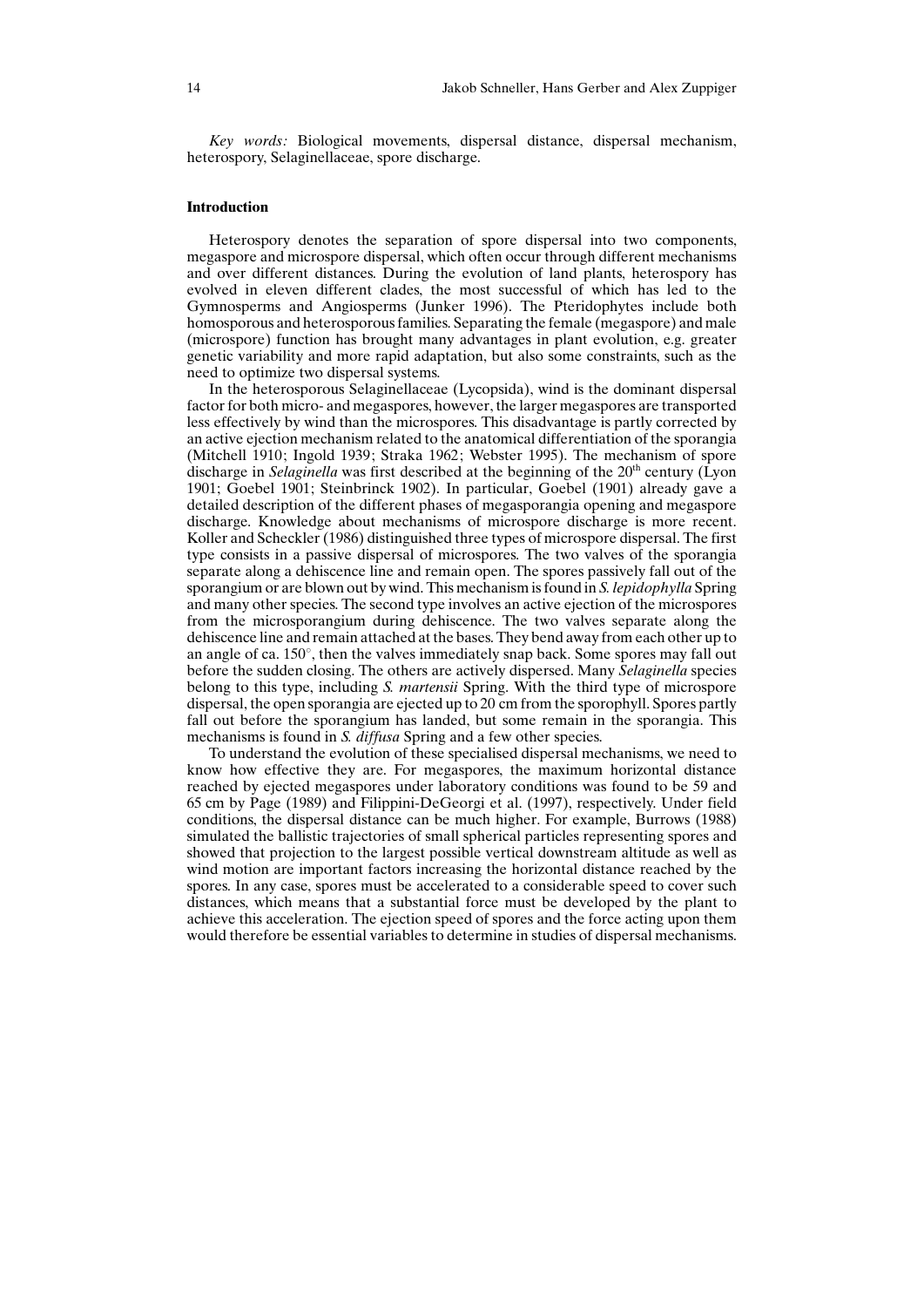However, this is technically challenging, and to our knowledge, such measurements have not yet been done.

In this study we documented the first steps of spore ejection from micro- and megasporangia of Selaginella martensii using a high speed camera. The direct measurement of spore trajectories allowed us for the first time to calculate the speed and the forces necessary for the observed spore dispersal.

#### Materials and Methods

Selaginella martensii is a tropical species, which under natural conditions grows on the floor of cloud forests and mountainous regions. It has ascending stems, with strobili between a few cm and about 30 cm above the soil surface. Both microspores and megaspores are dispersed actively. In the case of microspores, tetrads are the dispersal units (Koller and Scheckler 1986).

We collected fresh fertile parts of S. *martensii* from the greenhouse in the Botanical Garden of the University of Zürich. Plants were kept moist in plastic bags until they were used in the experiments. To measure the distance reached by active spore dispersal, a fertile shoot with mega- and microsporangia (ca. 1 cm) was mounted horizontally on a glass slide and placed at the edge of a horizontally spread paper sheet of  $70\times110$  cm<sup>2</sup>, with the tip of the fertile strobilus directed towards the centre. Separate experiments were run to determine megaspore and microspore distribution, using black paper for megaspores and white paper for microspores. All experiments were carried out under quiet air conditions in the laboratory.

The distribution of microspores was recorded by drawing the outer border of the "cloud" of spread spores. The experiment was run ten times, and an average dispersal area was determined qualitatively by overlaying the ten individual clouds. To determine the distribution of dispersal distances, the number of microspores in an area of  $1 \text{ cm}^2$ was counted at different distances from the tip of the strobilus in the direction of the shoot.

The distribution of megaspores was recorded more precisely by measuring the position of each single megaspore in each of 40 runs. The source point (tip of the strobilus) was taken as 0 in a rectangular coordinate system. The position of each spore was then given by two values (x and y). With these values, the dispersal distances and their frequency distribution were also calculated.

To directly observe the ejection process, strobili were placed on a Zeiss dissecting microscope (Type Semi SV 11), and the opening of sporangia and spore release were filmed with a high speed camera. We used a SpeedCAMpro camera with a macro lens and took up to 1000 pictures per second  $(512\times512)$  pixels, black and white, electronic shutter). The camera allows to film continuously with 1000 Hz but only the last 4 s are stored in the memory. The shutter time used of less then 1 ms required a strong light source. The heat of the light was a good trigger for the dispersal events because plants dried relatively fast, inducing spore dispersal. The sporangia were continuously filmed; shortly after the spore ejection, filming was stopped, and the film sequence was stored. The initial speed was measured using the pictures taken by the SpeedCAMpro camera.

To verify whether these measurements yielded realistic values for the initial speed of the spores, the flight path of megaspores was simulated using the two following equations. The first equation describes the drag (resistance to air flow) of a spore moving in still air. The effect of the drag is to slow down the movement of the spore, and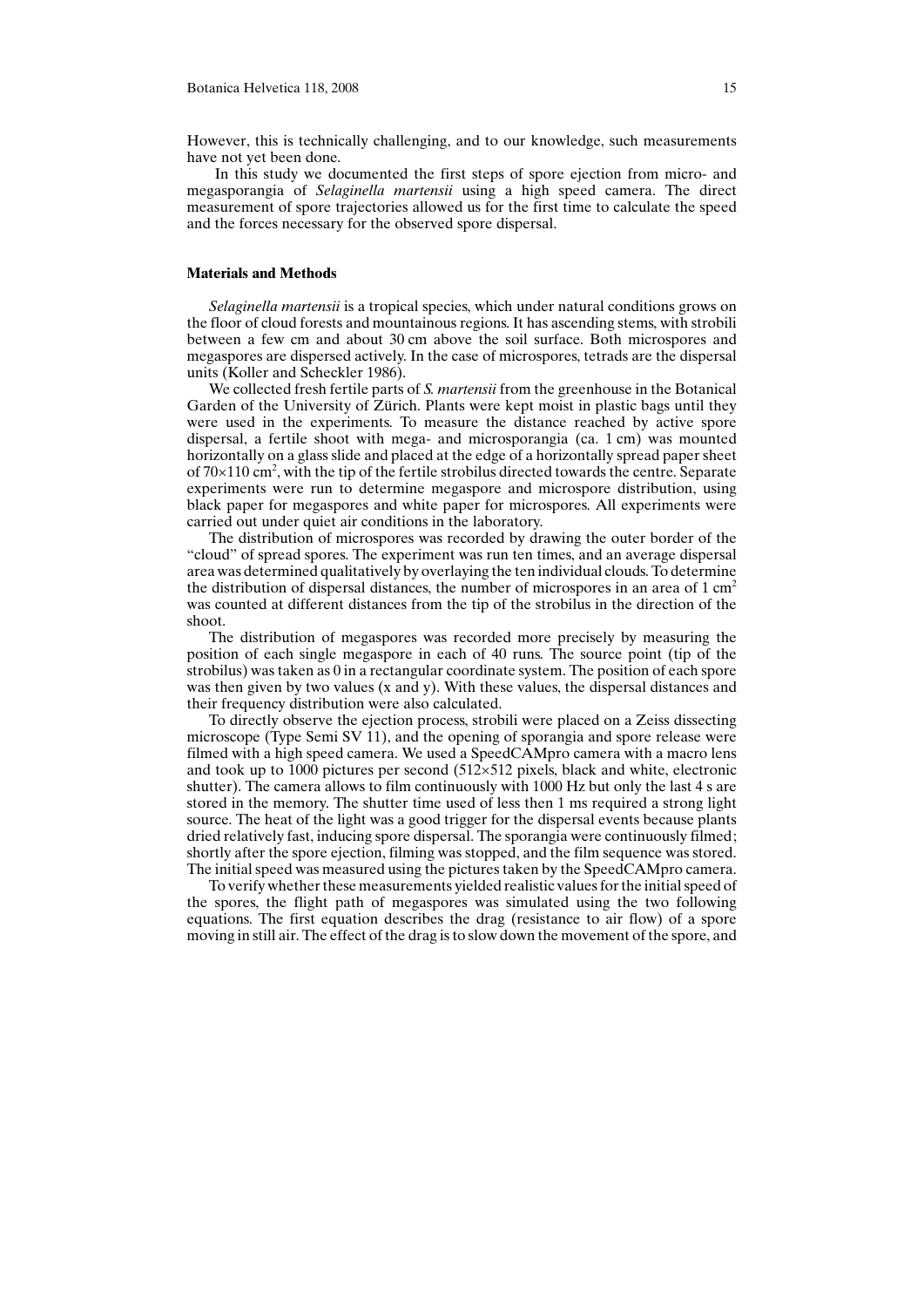its value depends on the current speed. The second equation describes the reduction in flight speed and the change in flight direction (downward bending) which result from the combined effects of gravity and drag.

$$
\vec{D}(t) = -\frac{c_w A \rho_l}{2} \cdot v(t)^2 \cdot \vec{e}_v(t) \hspace{2mm} (1)
$$

 $\dot{\vec{v}}(t) = -\vec{g} + \frac{\vec{D}(t)}{m};$  (2)

Equation 1 is the Navier-Stokes equation modified for particles with Reynold's number >> 1 (Oseen 1927); equation 2 is the Newtonian differential equation of translational motion of a particle;  $\dot{D}(t)$ =Drag of the spore at time t after ejection,  $\vec{v}(t)$  = speed of the spore at time t, A = cross section of the spore, m = mass of the spore,  $c_w$ =drag coefficient (approximated by a constant value of 1 based on Wieselsberger 1921),  $\rho_1$  = density of air (estimated to 1.2 kg/m<sup>3</sup>),  $\vec{g}$  = acceleration of gravity (9.81 m/s<sup>2</sup>),  $\vec{e}(t)$  = unit vector in direction of speed at time t.

By integrating the equation system over time, we simulated the flight trajectory of a spore and calculated the flight distance at which the trajectory reaches the ground. The simulation was run with the initial speed of megaspores based on the film sequence as well as measured values for A and m. Good agreement between the simulated distance and the directly observed distance would indicate that the value for initial speed was correct. To determine A, the two-dimensional projection of 50 megaspores (which is approximately a circle) was determined from diameter measurements, and the mean was used for A. To determine m, 500 megaspores were counted and weighed, which resulted in an average mass of 1.4 µg per spore.

### Results

Our direct observations of the ejection process showed that the microspores of a sporangium are often but not always shot simultaneously. The two valves sometimes showed a repeated opening and closing, and sometimes jerky opening movements, which induced some spores to leave the sporangium. However, when there was a second or third closing movement, this was not as effective as the first one. In most cases the sporangia were nearly or completely empty at the end of the ejection process.

Microspores were dispersed at most  $5-6$  cm in still air (Fig. 1a), and the large majority of the spores landed within 1 cm of the source (Fig. 1b). According to the spore trajectories recorded by the high-speed camera, the initial speed of the crowded microspores was about 0.6 m/s. A cloud of numerous spores were fired together. Under quiet air conditions, they were soon retarded by air drag and slowly hovered down to the ground.

Megaspores were ejected up to 65 cm (Fig. 2a,b). The average dispersal distance was 21.3 cm, and the distribution of dispersal distances was nearly uniform from 0 to 45 cm (Fig. 2b). Figure 3 shows the first steps of spore dispersal out of the megasporangium. At the resolution of 1000 pictures/s and a shutter time of 0.8 ms the spores are still seen as short lines. We estimated the initial speed of the megaspores at a maximum of about 4.5 m/s. Using this speed in the computer simulation of the flight path results in a calculated dispersal distance of about 60 cm, which corresponds well to the maximal flight distance observed in the experiment.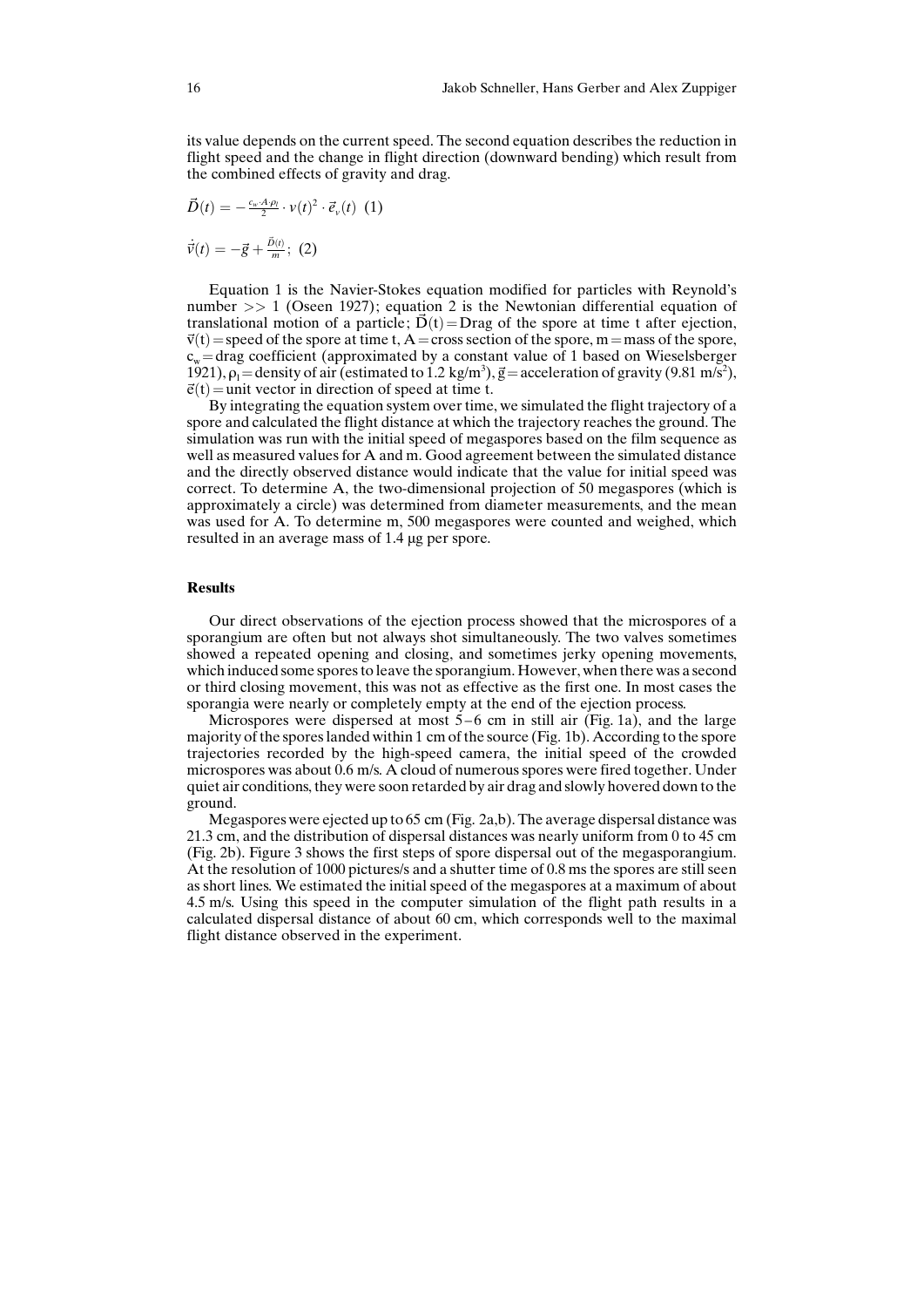

Fig. 1. Microspore dispersal of Selaginella martensii in quiet air. Spores were released by a single fertile shoot of c. 1 cm length and collected on a large sheet of paper. (a) Dispersal area of the microspores (approximate shape of the spore cloud). (b) Spore density (number of spores on 1 cm<sup>2</sup> paper surface) at various distances from the spore source.



Fig. 2. Megaspore dispersal of Selaginella martensii in quiet air. In each of 40 runs, spores were released by a single fertile shoot of c. 1 cm length and collected on a large sheet of paper; pooled data from these 40 runs are shown. (a) Distribution of spores on the paper. (b) Frequency distribution of dispersal distances.

The four megaspores were released in pairs but sometimes all four spores together were released in less than 1 ms. There was always a release of two opposite megaspores, never of two spores lying side by side. Obviously this avoids loss of momentum of each of the megaspores due to recoil. The estimated impulse  $(=$  mass $\times$ speed) of one megaspore is  $6.3$  pNs ( $v=4.5$  m/s,  $m=1.4$  µg). This means that a force (= impulse/time) greater than  $7 \mu\text{N}$  is necessary to accelerate the megaspore in less than 1 ms to its ejection speed.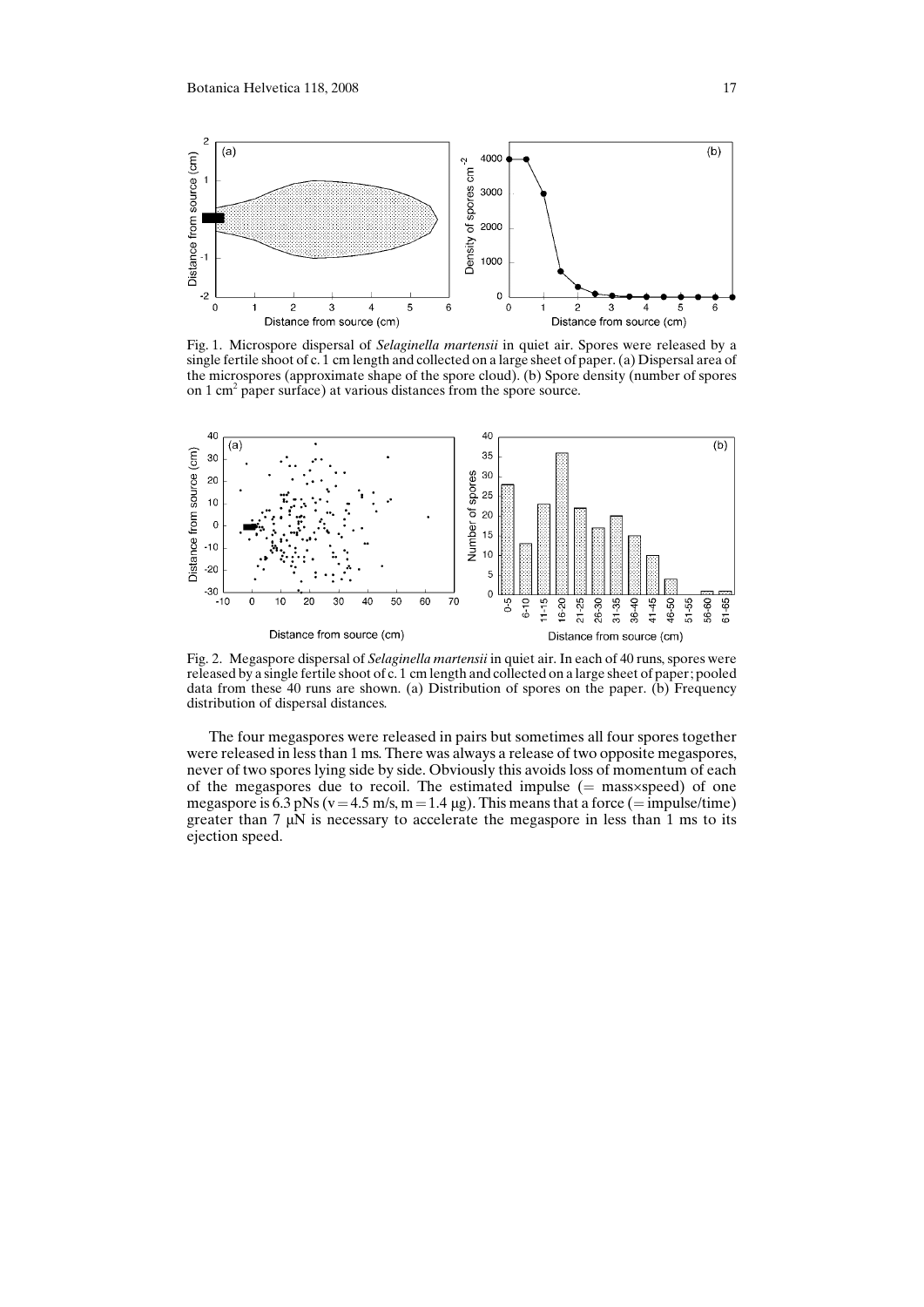

Fig. 3. Megaspore dispersal from a fertile shoot of Selaginella martensii, recorded with a highspeed camera. The time between sucessive photographs (a, b, c, d) was 1 ms, the shutter time 0.8 ms.

# Discussion

This study has confirmed the principal mechanisms of micro- and megaspore dispersal in Selaginella, as described previously (Goebel 1901; Steinbrinck 1902; Page 1989; Webster 1995). In microsporangia, the very quick closing of the two valves seems to be responsible for the short distance dispersal of the microspores. It is mostly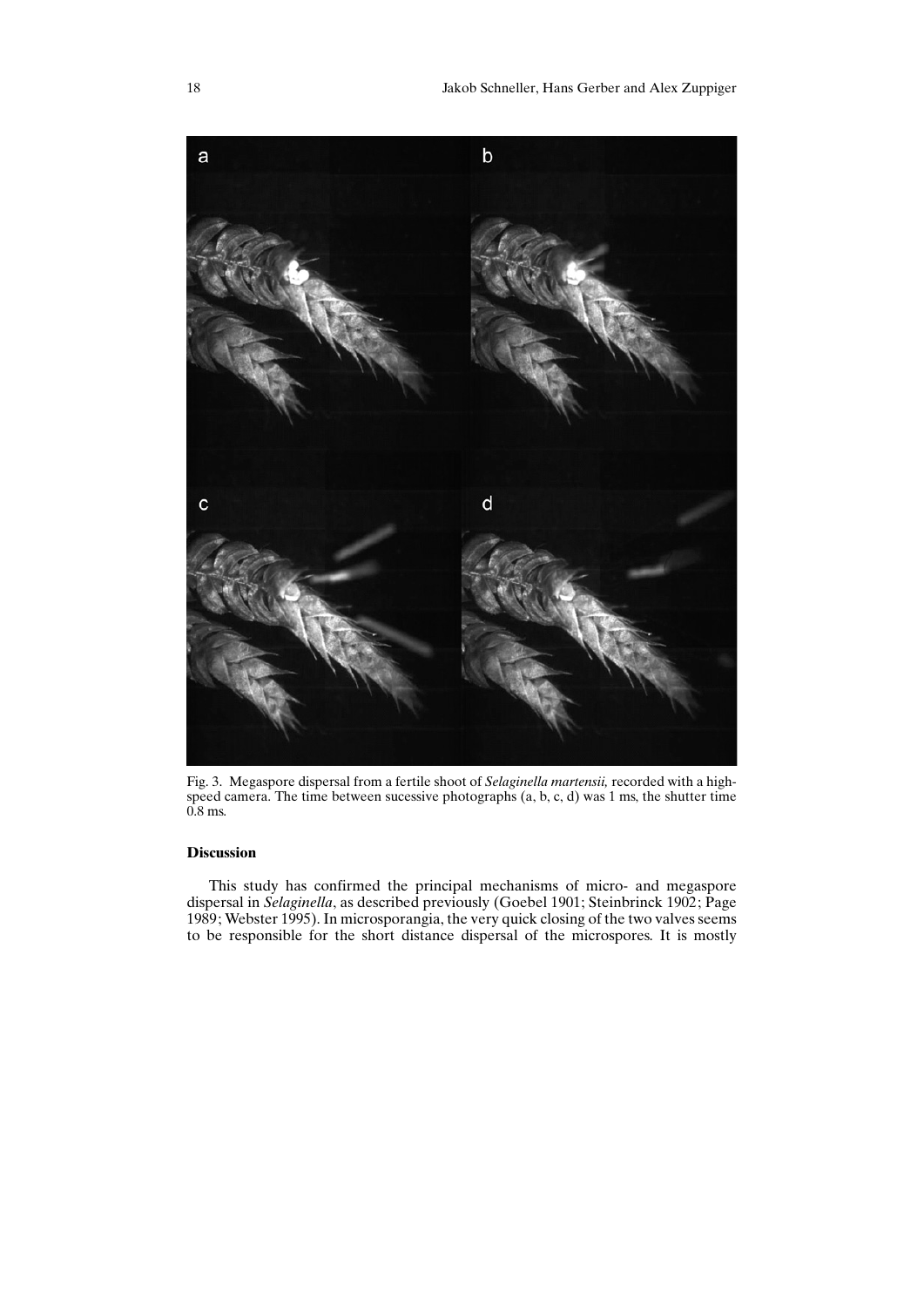compressed air between the valves, rather than the direct contact of spores to the wall of the valves, that produces air turbulences which disperse the numerous microspores. However, it is possible that some electrostatic forces are also involved in the observed events (Filippini-DeGeorgi et al. 1997; Hemsley and Griffith 2000).

The dispersal mechanism of the megasporangium consists of two main steps. First, the basal boat-like part constricts upon drying and presses the two upper spores together, until they are suddenly discharged. Then the bases of the two valves clash together, and the second spore pair is ejected. Both the high speed of the first steps of dispersal (less than 1 ms) and the force needed for megaspore ejection ( $> 7 \mu$ N) are impressive, considering that a human muscle fiber can only produce a force of about  $0.3 \mu N$ .

The observed maximum distance of megaspores dispersal was 65 cm, as shown earlier by Page (1989). The much larger dispersal distance of megaspores compared to microspores  $(5-6 \text{ cm})$  is related to the special dispersal mechanism of megaspores and can be regarded as an early adaptation for a heterosporous plant to allow better establishment of new sporophytes by increasing the opportunity for cross-fertilization. Indeed, the short dispersal distance of microspores observed here only holds for quiet air. When there is wind, microspores are spread over larger distances and well mixed with the megaspores (Filippini-DeGiorgi et al. 1997). It is then likely that electrostatic forces may lead to a close contact between microspores and megaspores.

The ejection speed of spores could in principle be calculated from observed flight distances through computer simulations of flight trajectories (equations 1 and 2 above). However, there is large variation in flight distances (Figs 1 and 2), which can be due to numerous by post-ejection influences (Burrows 1988; Filippini-DeGiorgi et al. 1997; Hemsley and Griffiths 2000). As a result, simple simulations based on flight distances can only yield rough approximations for the initial speed. The direct observation of spore trajectories using a high-speed camera is therefore more reliable.

Because of the very fast movements of the first steps in spore dispersal, it would be interesting to use photography of even higher speed and resolution. This would allow a more precise measurement of these starting events, and it would then be possible to more precisely calculate the forces necessary for the observed dispersal distances. The new possibility to precisely determine the impulse and initial speed of Selaginella spores will stimulate more detailed studies about the role and function of biological structures responsible for spore ejection.

#### Zusammenfassung

Wir untersuchten die ersten Phasen der Sporenausbreitung von Selaginella martensii Spring, einer tropischen Moosfarnart. Die aktive Sporenausbreitung basiert auf anatomischen Besonderheiten des Sporangiums, dessen zwei Klappen sich langsam öffnen und dann plötzlich schliessen. Wir legten fertile Sprossabschnitte von Selaginella auf Papier und massen die Distanzen, über die die Sporen ausgebreitet wurden. Die Microsporen wurden bis zu 5 – 6 cm von der Quelle aktiv ausgebreitet, die Megasporen hingegen erreichten eine Distanz von bis zu 65 cm, und im Durchschnitt 20–25 cm. Mit der SpeedCAMpro-Kamera erreichten wir eine Auflçsung von 1/1000 s. Aufgrund der Kamerabilder und dem mittleren Gewicht einer Megaspore konnten wir die Anfangsgeschwindigkeit und den Impuls der Megasporen sowie die durch den Schleudermechanismus erzeugte Kraft berechnen. Die Anfangsgeschwindigkeit